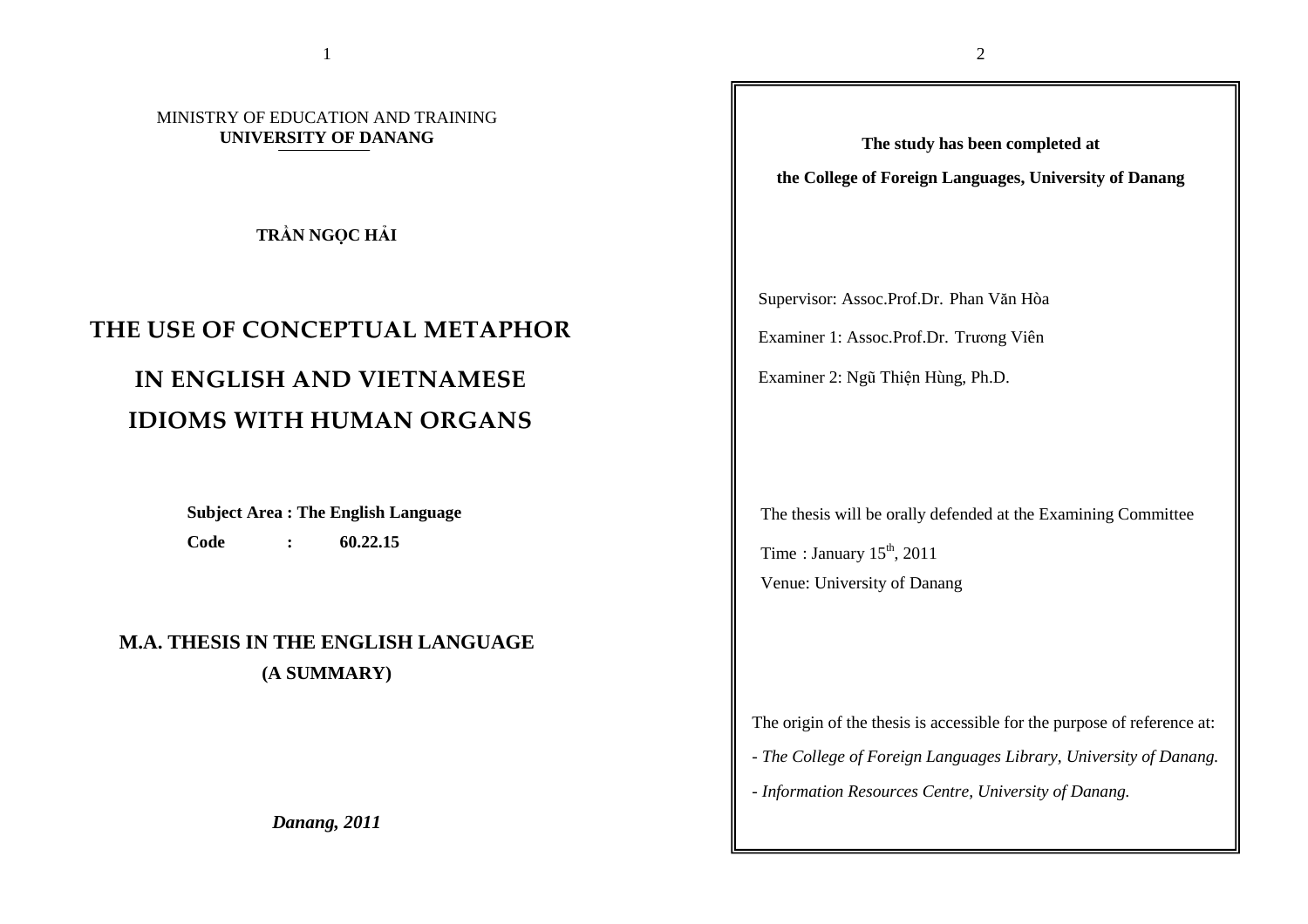## **CHAPTER 1 INTRODUCTION**

3

#### **1.1. STATEMENT OF THE PROBLEM**

In this paper, I am going to inspect how cultures affect the coinage of idioms in Vietnamese and English, examining how and why the metaphorical sources in idioms with the parallel implications would be different or alike. Why idioms with human organs would be selected as materials for this investigation rather than others is mainly due to the prevalence of the human organs around us. In the present study, English idioms with the Vietnamese correspondents are included.

#### **1.2. AIMS AND OBJECTIVES**

#### **1.2.1. Aims of The Study**

- Studying the possibility of reasoning of idioms and the combination of fixed phrases from the units constituting them.

- Studying the role of conceptual metaphor in creating the meaning of idioms.

- Finding out the similarities and differences in using idiomatic metaphors in English and Vietnamese with human organs.

- Making implications to teaching and learning idioms and reading comprehension effectively.

### **1.2.2. Objectives of The Study**

- To collect and categorize English and Vietnamese idioms with human organs.

- To focus on using the conceptual metaphors in idioms with human organs.

4

- To make a comparative and contrastive analysis ofconceptual metaphors in terms of syntactic and semantic functions.

- To offer some suggestions to learning and teaching English idioms.

#### **1.3. SCOPE OF THE STUDY**

In this research, the researcher only intends to cover conceptual metaphors as a device used in idioms in both English and Vietnamese. And this study will only take into account the semantic features of conceptual metaphors in idioms with human organs, not in other forms of the language phenomena.

### **1.4. RESEARCH QUESTIONS**

1. Can we reason the meaning of idioms from the units constituting them, specially the idioms with human organs? What is the role of conceptual metaphor in creating the meaning of English and Vietnamese idioms with human organs?

2. What are the differences and similarities between English and Vietnamese idioms with human organs?

3. Where are the origins of the differences and similarities from?

4. How should the result of the study be applied to teaching and learning idioms?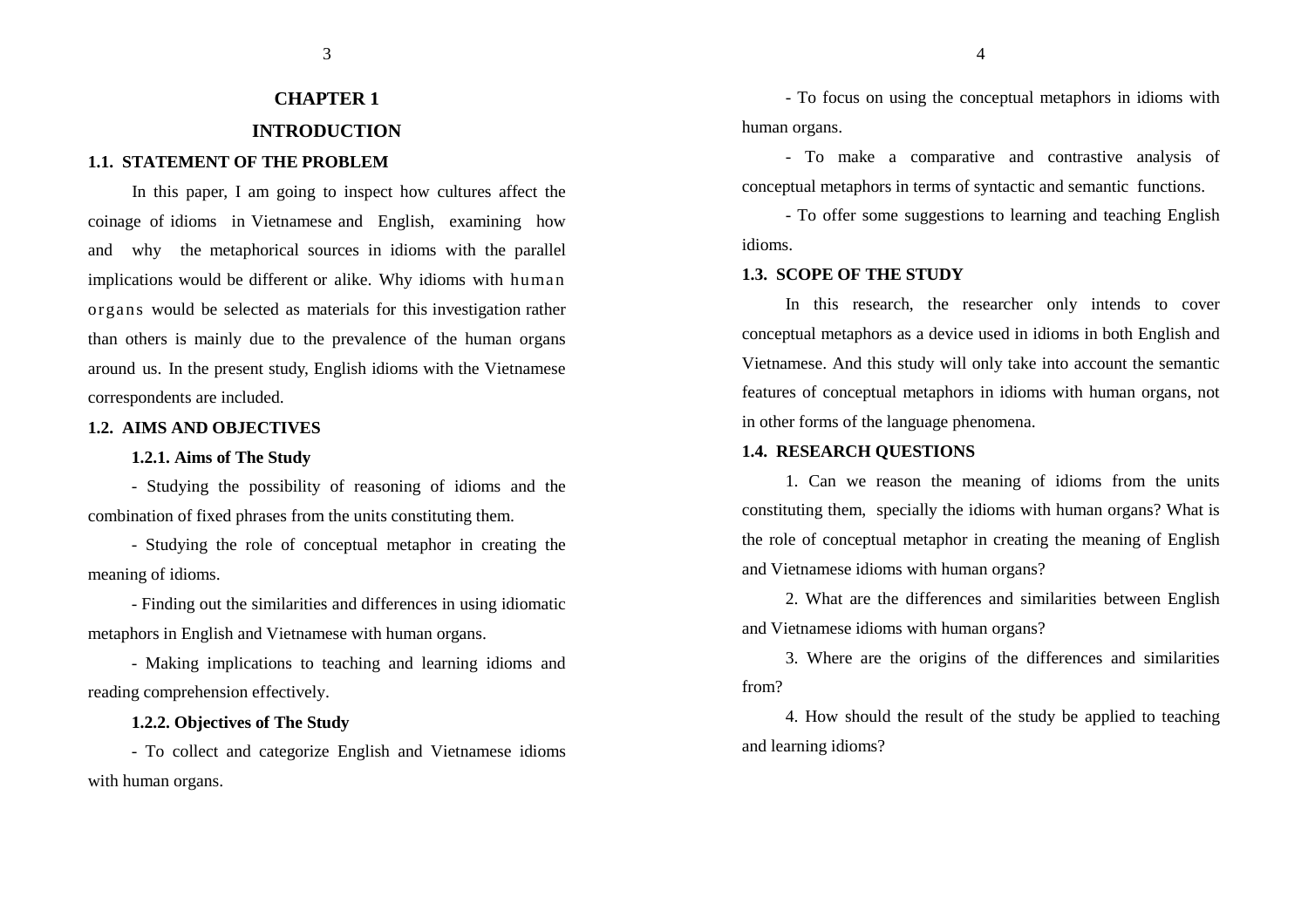5

#### **1.5. SIGNIFICANCE OF THE STUDY**

#### **1.5.1. In Terms of Theory**

+ Theory of conceptual metaphor is not only to study idioms but also help study other fields such as psychology, psycholinguistics, culture and so on.

+ The analysis of the role of conceptual metaphor in establishing hidden meaning contributes significantly to determine the hidden meaning of idioms.

+ It is an important contribution for the specific methods of teaching English idioms.

#### **1.5.2. In Terms of Practice**

+ To help learners of English in Vietnam understand the differences of English and Vietnamese cultures.

+ To provide an extensive area of idioms with human organs in teaching idioms and help learners improve their understanding of the field, get better results in subjects such as reading comprehension, translation and the analysis of literary works and last but not least the result of this investigation will be the basis for further research on other kinds of idiomatic metaphor.

#### **1.6. ORGANIZATION OF STUDY**

Chapter 1 – "The Introduction"

Chapter 2 – "Literature Review and Theoretical Background"

Chapter 3 – "Method and Procedure"

Chapter 4 – "Findings and Discussions"

Chapter 5 – "The Conclusion"

## **1.7. DEFINITION OF TERMS 1.7.1. Metaphor 1.7.2. Conceptual Metaphor** *1.7.2.1. Concept 1.7.2.2. Conceptual Metaphor* **1.7.3. Idioms**

- 
- **1.7.4. Metaphors in Idioms**

#### **CHAPTER 2**

## **LITERATURE REVIEW AND THEORETICAL BACKGROUND**

#### **2.1. LITERATURE REVIEW**

According to Wikipedia, metaphor: "The *[first subject]* is a *[second subject]*."

Lakoff's, in "The contemporary theory of metaphor" (1992) [31], metaphor is to be understood as any mapping between normally separate conceptual domains.

According to Galperin (1971) [13], a metaphor is a relationship between the dictionary and contextual logical meanings based on the affinity or similarity of certain properties of two corresponding concepts.

Nguyen Duc Ton (2007), [70: Metaphor is a way of replacing names or substituting qualities, attributes of the first subject to a second object based on comparing the common qualities, attributes between them.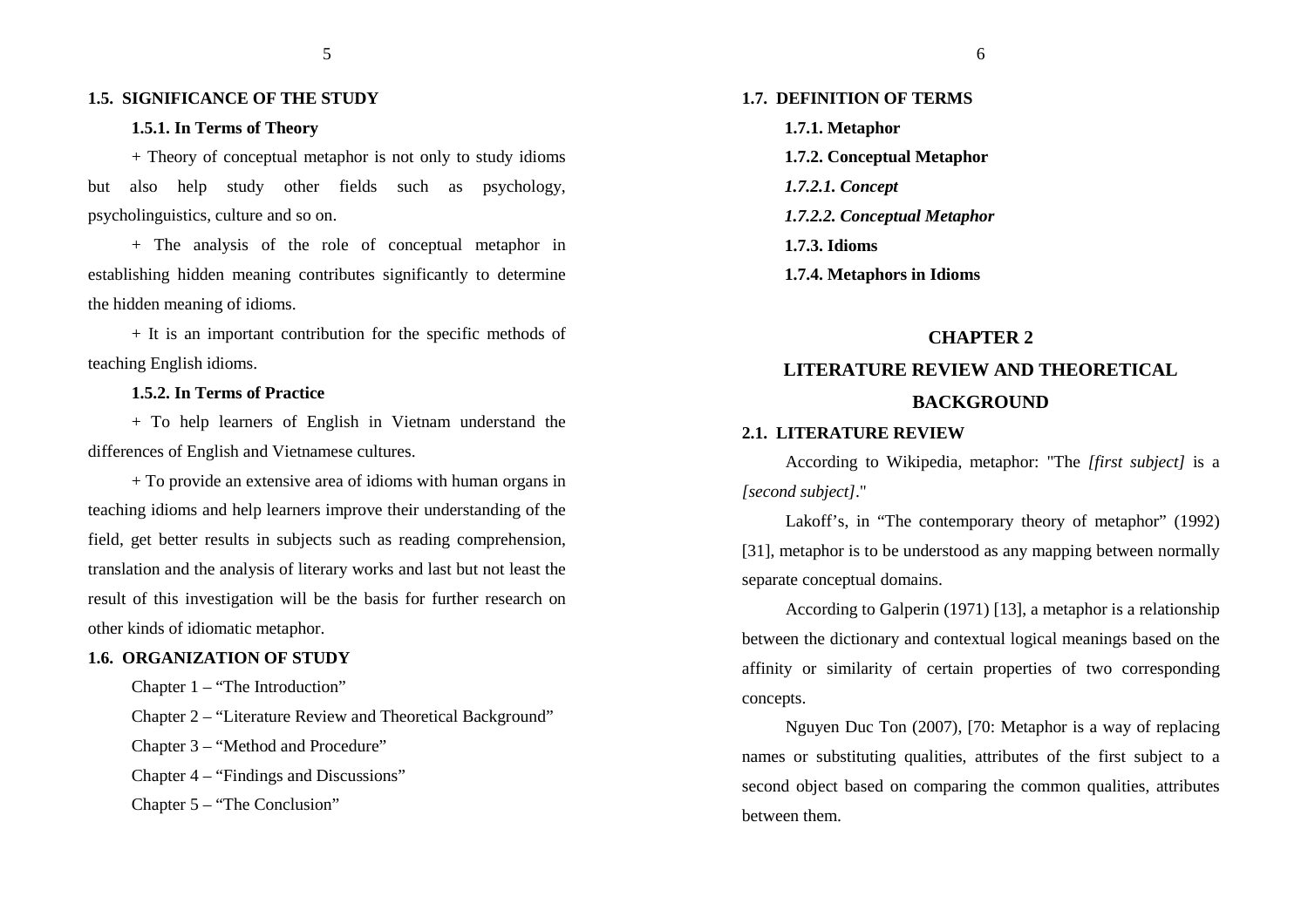Dinh Trong Lac (1996), [64] shows that there are some similarities between object A and B. Object B is used to refer to object A. It is called metaphor.

#### **2.2. THEORETICAL BACKGROUND**

### **2.2.1. The Features of Languages**

As a linguistic phenomenon, metaphor has two major guises: (1) it can be a lexical mechanism, i.e. a feature which belongs to the lexis or vocabulary of a language; (2) or it can be a grammatical phenomenon, i.e. a special resource of the grammar of a language.

According to Lakoff (1987), [29], *The metaphor is not just a matter of language, but thought and reason*.

#### **2.2.2. Definitions and Classification**

#### *2.2.2.1. Notion of Metaphor*

Metaphor, according to Halliday, is a verbal transference; a variation in the expression of meanings which involves a non-literal use of a word. In particular, metaphor is an irregularity of content that consists on the use of of a word in a sense different from its proper one and related to it in terms of simirarity.

#### *2.2.2.2. Conceptual Metaphors*

A conceptual metaphor is "a metaphor that exists in the mind of a speaker, and may thus be unconscious" (Johansen, 2007, p. 11). In order to generate a conceptual metaphor, the knowledge from one domain must be mapped onto another. To be more specific, the domain where the concept is mapped from is the source domain and the domain where the concept is mapped onto is the target domain (Johansen, 2007). A brief and convenient way to represent this mapping is the following: TARGET DOMAIN IS SOURCE DOMAIN, which is called a conceptual metaphor.

#### *2.2.2.3. Metaphor Classification.*

According to Galperin (1971), [13], there are two main types of metaphor.

- *Genuine metaphors:* are absolutely unexpected (i.e. are quite unpredictable).

- *Trite metaphors ( dead metaphors):* are commonly used in speech and therefore are somtimes even fixed in dictionaries as expressive means of language.

### **2.2.3. Lexical Metaphor and Grammatical Metaphor**

The concept of grammatical metaphor, which is perhaps a metaphorical extension of the term from its rhetorical sense as a figure of speech, enables us to bring together a number of features of discourse which at first sight look rather similar than different from each other.

#### **2.2.4. Congruent And Metaphorical Variants**

First, strictly speaking we should not talk as if a particular way of expressing a meaning were either metaphorical or congruent in absolute terms.

Second, we have mentioned metaphorical and congruent ways of expressing the "same" meaning.

The third point is that more metaphorical wordings are inherently neither better nor worse than more congruent wordings.

7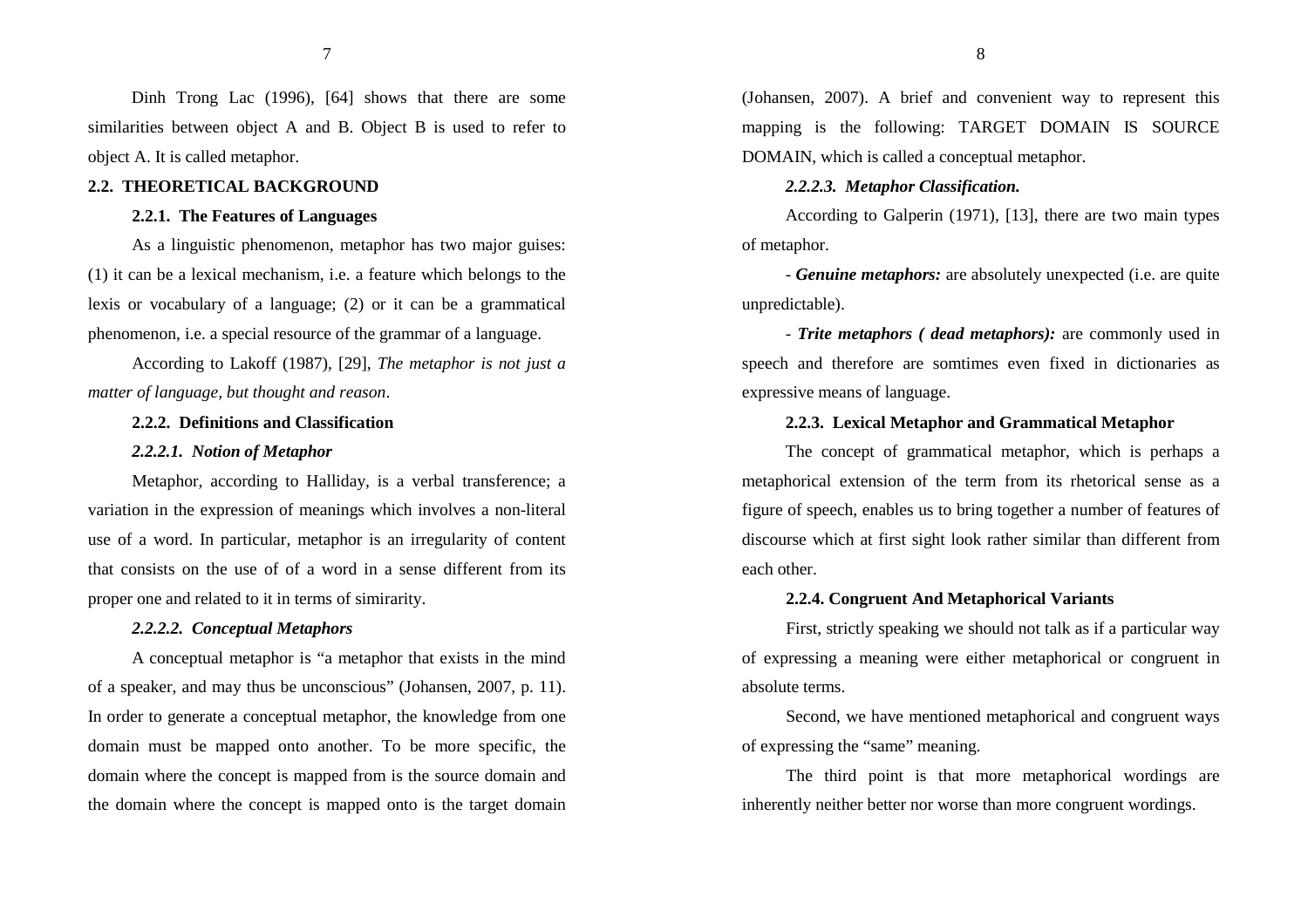9

#### **2.3. METAPHORS IN IDIOMS**

Psycholinguistic research has shown that people's tacit knowledge of conceptual metaphors, such as ANGER IS HEATED FLUID IN A CONTAINER, partly motivates how they make sense of idiomatic phrases like *blow your stack* and *flip your lid.* But do people quickly access conceptual metaphors each time an idiom is encountered in discourse? The present studies used a priming method to examine the role of conceptual metaphors in immediate idiom comprehension. Experiments showed that people access conceptual metaphors when understanding idioms, but significantly less so when processing literal paraphrases of idioms and demonstrated that people access the appropriate conceptual metaphors, such as ANGER IS HEAT, when processing some idioms, such as *blow your stack,* but not when they read idioms, such as *jump down your throat,* which have similar figurative meanings that are motivated by different conceptual metaphors (e.g., ANGER IS ANIMAL BEHAVIOR).

## **CHAPTER 3 THE DESIGN-METHODS AND PROCEDURES 3.1. AIMS AND OBJECTIVES OF THE STUDY**

#### **3.1.1. Aims**

This study focuses on the possibility of reasoning of idioms and the combination of fixed phrases from the units constituting them and studies the role of conceptual metaphor in creating the meaning of idioms. Finally, finds out the similarities and differences in using idiomatic metaphors in English and Vietnamese with human organs.

#### **3.1.2. Objectives**

- To collect and categorize English and Vietnamese idioms with human organs.

- To analyze conceptual metaphors in English and Vietnamese idioms with human organs. Conceptual metaphors relate to container, power, personality and other metaphors which will be carried out.

- To offer some suggestions to learning and teaching English idioms.

#### **3.2. RESEARCH METHODOLOGY**

**+ Method of statistics** 

**+ Method of analysis and synthesis** 

**+ Method of comparison and contrast** 

- **+ Typological-systematic method**
- **+ Method of hypothesis**

#### **3.3. DATA COLLECTION**

+ In English: *Oxford Dictionary of English Idioms* by Cowie, A.P. [05]; *Essential English Idioms* by Spears, R.A. & Kirkpatrick, B. [49], *Similes & Metaphor* by Nandy, Milon [41]; *Mastering English Idioms* by Phạm Vũ Lửa Hạ [44]; *Pocket English Idioms* by Seidl, Jennifer & McMordie, W. [47]; *English Idioms* by Seidl, Jennifer & McMordie, W. [48]; *Essential English Idioms* by Dixon, R.J. [08]; *Oxford Idioms Dictionary for Learners of English* by Cowie, A.P. [06]; *Longman American Idioms* by Urbom [50]; *A*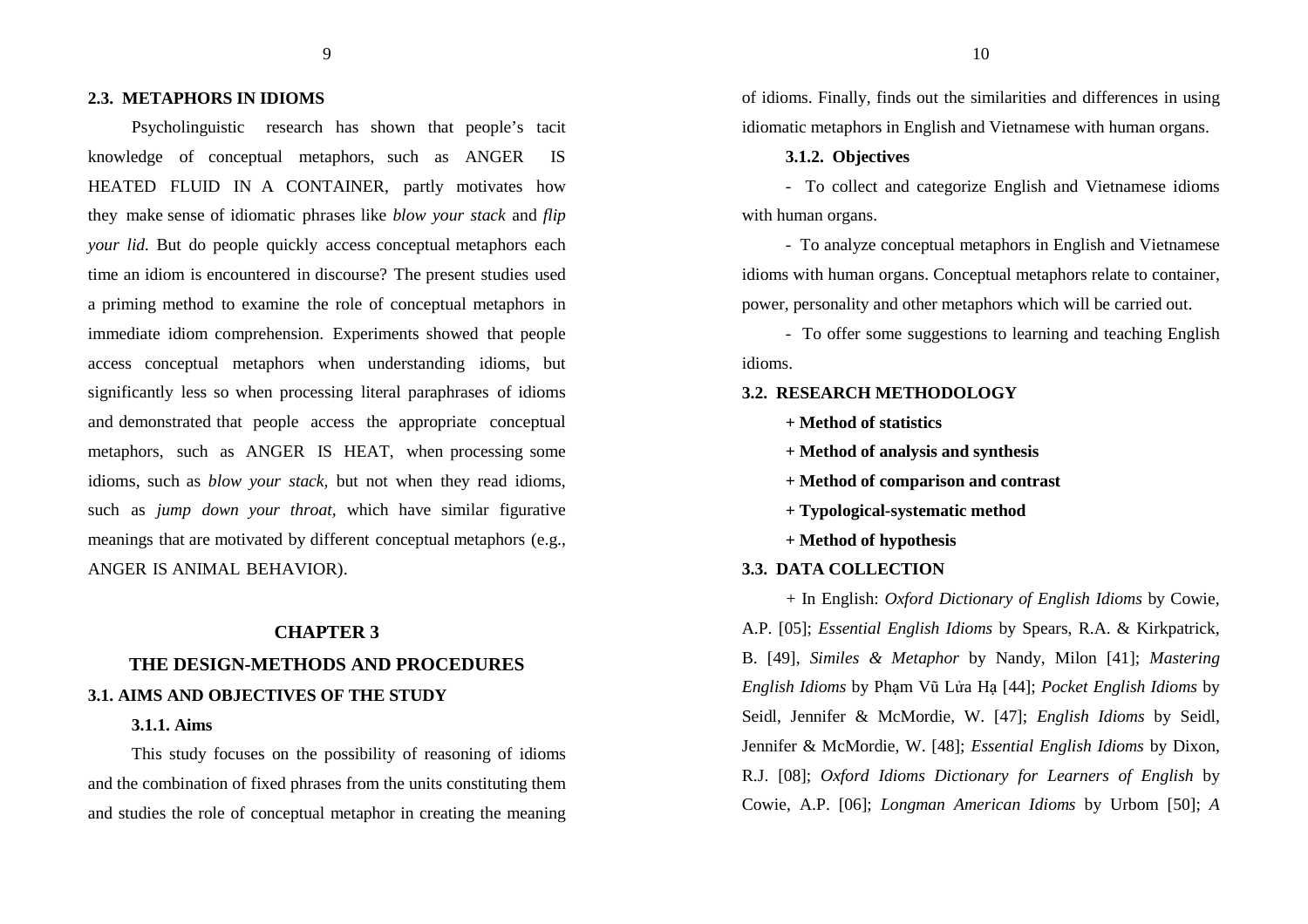11

*Dictionary of American Idioms* by Makkai, Boatner and Gates [37]; and *Idioms for Everyday Use* by Broukal, Milida [02].

+ In Vietnamese: *Thành Ng*ữ *Ti*ế*ng Vi*ệ*t* by Nguyễn Lực, Lương Văn Đang [66]; *T*ừ <sup>ñ</sup>*i*ể*n gi*ả*i thích thành ng*ữ *ti*ế*ng Vi*ệ*t* by Nguyễn Như Ý [71]; *T*<sup>ừ</sup> <sup>Đ</sup>*i*ể*n Thành Ng*ữ *và T*ụ*c Ng*ữ *Vi*ệ*t Nam* by Nguyễn Lân [65]; *T*ừ <sup>Đ</sup>*i*ể*n Thành Ng*ữ *và T*ụ*c Ng*ữ *Vi*ệ*t Nam* by V<sup>ũ</sup> Dung, Vũ Thúy Anh & Vũ Quang Hào [58].

### **CHAPTER 4**

### **CONCEPTUAL METAPHOR IN ENGLISH AND**

### **VIETNAMESE IDIOMS WITH HUMAN ORGANS**

### **4.1. BODY PARTS AS CONTAINERS**

### **4.1.1. The Factor: HEAD**

### *Table 4.1: Brief description of the semantic features of the factor head*

| <b>Noun</b> | <b>English Meanings</b>       | <b>Vietnamese Equivalents</b> |
|-------------|-------------------------------|-------------------------------|
|             | - [C] the part of the body on | - Cái đầu                     |
|             | top of the neck containing    |                               |
|             | the eyes, nose, mouth and     |                               |
|             | brain                         |                               |
| <b>HEAD</b> | $-[C]$ the mind or brain      | - Khả năng lập luận, trí      |
|             | [sing.] the size of a         | thông minh                    |
|             | person's or animal's head,    | - Khả năng trí óc hoặc tài    |
|             | used as a measurement of      | bầm sinh coi như đặc biệt     |
|             | distance or height            |                               |
|             |                               |                               |

| - $[C, U]$ the person in - Người đứng đầu một |                           |
|-----------------------------------------------|---------------------------|
| charge of a group of people                   | nhóm, một cơ quan hay tổ  |
| or an organization                            | chức                      |
| - [U] the side of a coin that                 | - Mặt của đồng tiền có    |
| has a picture of the head of                  | hình người                |
| a person on it                                |                           |
| - [sing.] the top or highest                  | - Phía trên hoặc phần cao |
| part of sth                                   | nhất                      |
| - [sing.] the place where a                   | - Khởi nguồn              |
| river begins                                  |                           |

### *Table 4.2: Brief description of the differences between metaphors in*

### *English and Vietnamese idioms with the factor head*

|            | <b>English</b>         | Vietnamese                  |  |
|------------|------------------------|-----------------------------|--|
|            | - Head is a container. | - Head-a container is not   |  |
|            |                        | found.                      |  |
| Conceptual | Head is idea and       | - Head-a container is only  |  |
|            | thought.               | found in phrases such as:   |  |
| Metaphor   |                        | TRONG ĐẦU, TRONG ÓC,        |  |
|            |                        | TRONG TÂM TRÍ, NHỒI         |  |
|            |                        | SO                          |  |
|            | preposition:<br>- With | - No prepositions because   |  |
| Idioms     | IN, OF, INTO, OUT      | idioms<br>Vietnamese<br>are |  |
|            | OF                     | mainly set up by bidual     |  |
|            |                        | structures.                 |  |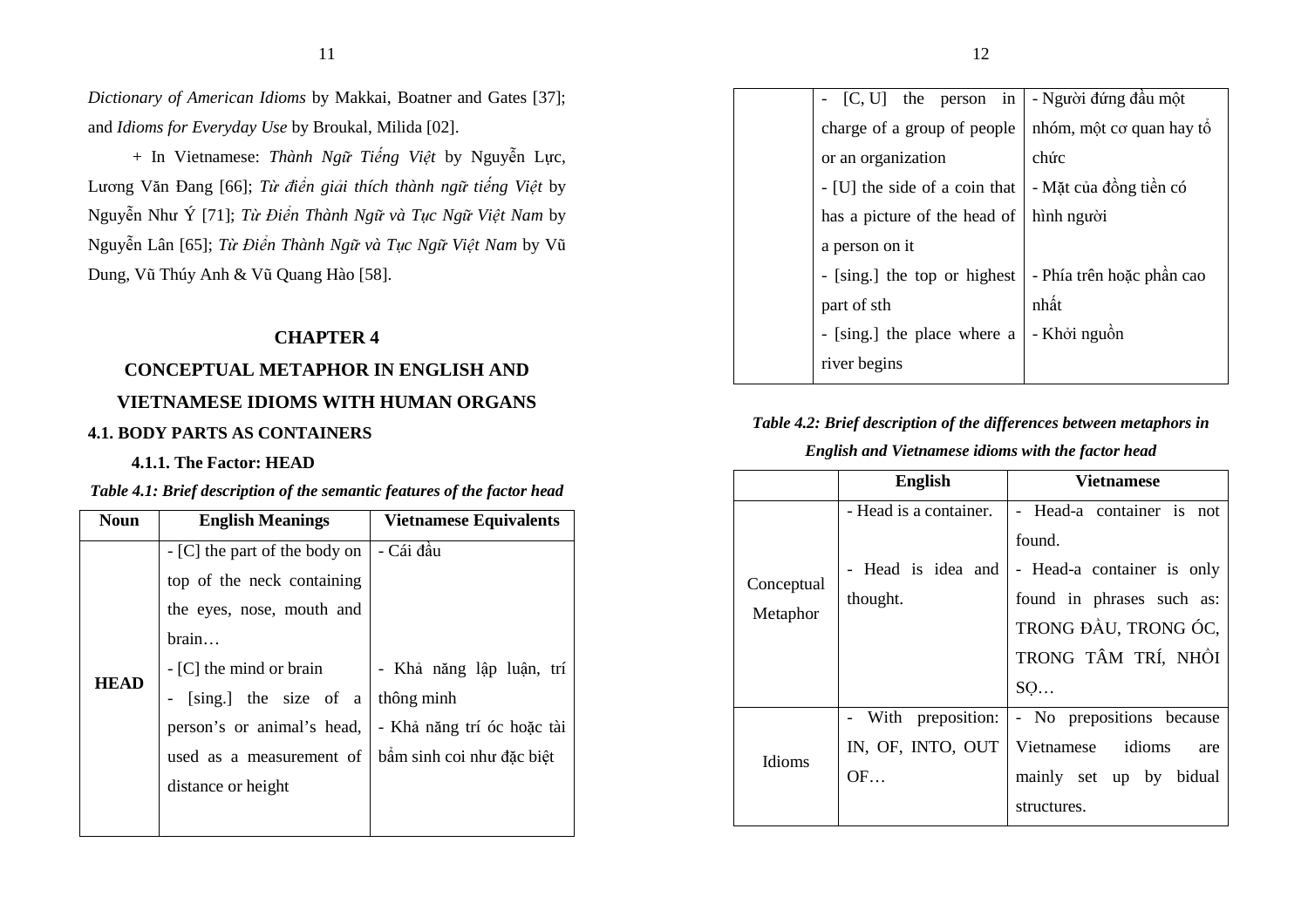### *Table 4.3: Frequency of the factor HEAD in English and Vietnamese idioms*

|             | <b>English</b> |            | <b>Vietnamese</b> |            |
|-------------|----------------|------------|-------------------|------------|
| Factor      | Raw<br>numbers | Percentage | Raw<br>numbers    | Percentage |
| <b>HEAD</b> | 63             | 52.06%     | 58                | 47.93%     |

**4.1.2. The Factor: EYES** 

### *Table 4.4: Brief description of the semantic features of the factor eyes*

| <b>Noun</b> | <b>English Meanings</b>        | <b>Vietnamese Equivalents</b> |
|-------------|--------------------------------|-------------------------------|
|             | - [C] either of the two organs | - Cặp măt                     |
|             | on the face that you see with  |                               |
|             | - [sing.] the ability to see   |                               |
| <b>EYES</b> | - [C] the hole in the end of a | - Khả năng quan sát           |
|             | needle that you put the thread | - Lỗ kim                      |
|             | through                        |                               |
|             | $sing.$ ] a<br>[C, usually]    | - mắt nhà nghề                |
|             | particular way of seeing sth   |                               |
|             | - The place of emotion         | - Tình yêu thương             |

*Table 4.5: Brief description of the differences between metaphors in* 

*English and Vietnamese idioms with the factor eyes* 

|            | <b>English</b>             | <b>Vietnamese</b>          |
|------------|----------------------------|----------------------------|
|            | - Eye is also a container. |                            |
| Conceptual | - Eyes contain emotion     | - Eye-a container is found |
| Metaphor   | and feelings.              | fewer.                     |
|            | - Eyes connect closely to  |                            |
|            | psychological state.       |                            |

| Idioms |                  | - With preposition: IN,   - Fewer prepositions |
|--------|------------------|------------------------------------------------|
|        | OF, INTO, OUT OF | Vietnamese<br>because                          |
|        |                  | idioms are mainly set up                       |
|        |                  | by bidual structures.                          |

*Table 4.6: Frequency of the factor EYE in English and Vietnamese idioms* 

|            | <b>English</b> |            | <b>Vietnamese</b> |            |
|------------|----------------|------------|-------------------|------------|
| Factor     | Raw            | Percentage | Raw               | Percentage |
|            | numbers        |            | numbers           |            |
| <b>EYE</b> | 71             | 42.51%     | 96                | 57.48%     |

### **4.1.3. The Factor: HEART**

### *Table 4.7: Brief description of the semantic features of the factor heart*

| <b>Noun</b>  | <b>English Meanings</b>       | <b>Vietnamese Equivalents</b> |
|--------------|-------------------------------|-------------------------------|
|              | $-[C]$ the organ in the chest | - Trái tim                    |
|              | that sends blood around       |                               |
|              | the body, usually on the      |                               |
|              | left in humans                |                               |
|              | - [C] the place in a person   | - Thâm tâm                    |
|              | where the feelings and        |                               |
|              | emotions are thought to be,   |                               |
| <b>HEART</b> | especially those connected    |                               |
|              | with love                     |                               |
|              | - (in adjectives) having the  | - Có tấm lòng                 |
|              | type of character<br>$\alpha$ |                               |
|              | personality mentioned         |                               |
|              | - [sing.] the most important  | - Phần trung tâm, quan        |
|              | part of sth                   | trọng nhất                    |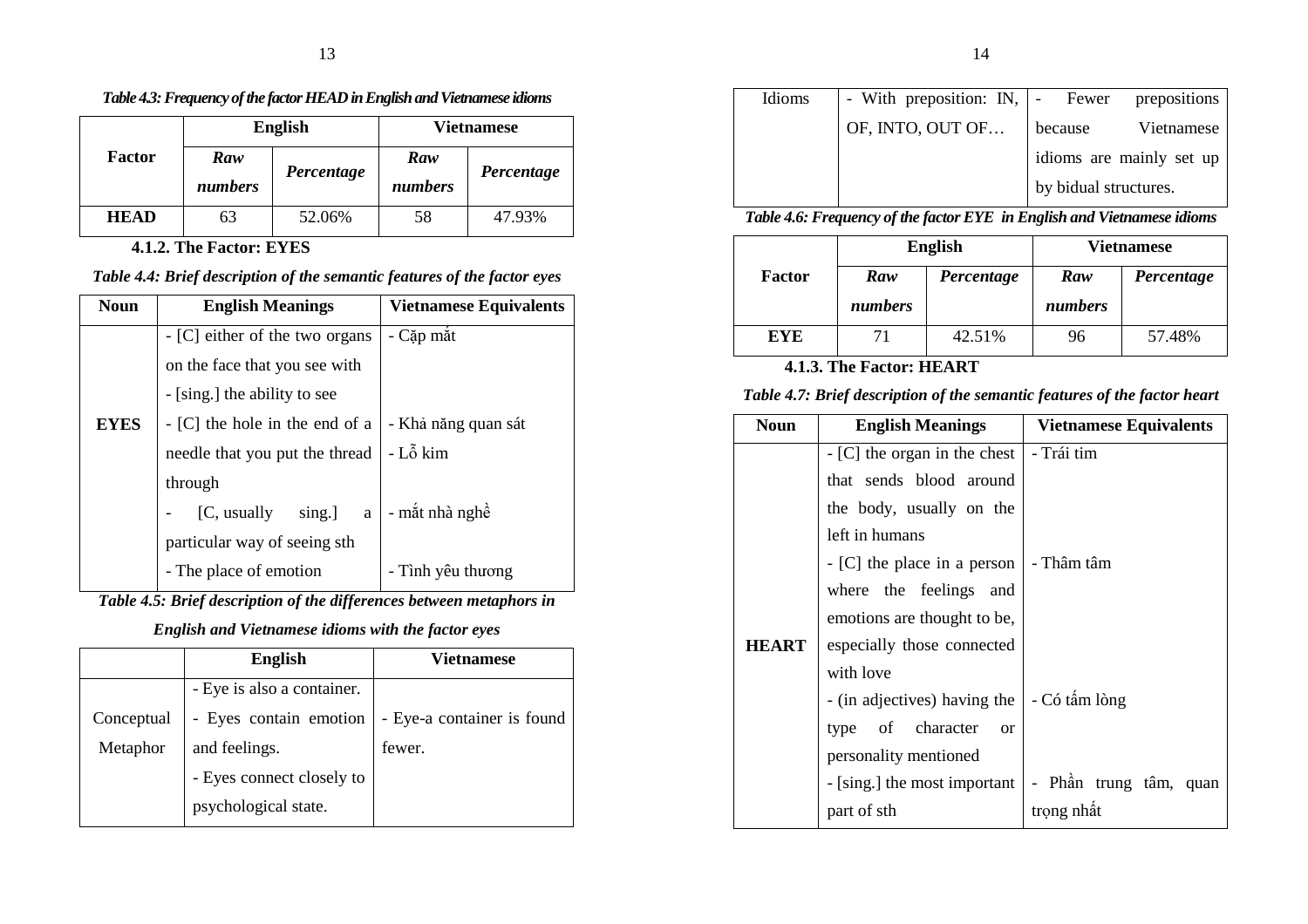### *Table 4.8: Brief description of the differences between metaphors in*

*English and Vietnamese idioms with the factor heart*

|               | <b>English</b>         | <b>Vietnamese</b>                               |
|---------------|------------------------|-------------------------------------------------|
|               | -Heart is<br>also<br>a | -Heart-a container is<br>not                    |
| Conceptual    | container.             | found.                                          |
| Metaphor      | -Heart contains        | -Heart-a container is only                      |
|               | emotion.               | found in phrases such as:                       |
|               | -Heart suffuses love.  | TRONG TIM, TRONG                                |
|               | -Heart is also arid or | LÒNG, TRONG RUỘT                                |
|               | admirable.             |                                                 |
|               |                        | - With prepositions   - No prepositions because |
| <b>Idioms</b> | such<br>as:            | OVER, Vietnamese idioms<br>are                  |
|               | WITH.<br>OF, TO,       | mainly set up by bidual                         |
|               | IN                     | structures.                                     |

### *Table 4.9: Frequency of the factor HEART in English and*

*Vietnamese idioms* 

|              | <b>English</b> |            | <b>Vietnamese</b> |            |
|--------------|----------------|------------|-------------------|------------|
| Factor       | Raw            | Percentage | Raw               | Percentage |
|              | numbers        |            | numbers           |            |
| <b>HEART</b> |                | 100%       | 00                | 00.00%     |

### **4.2. BODY PARTS WITH POWER AND RESPECT**

**4.2.1. Holding Something in Hand is In Control** 

### *Table 4.10: Brief description of the semantic features of the factor hands*

| <b>Noun</b>  | <b>English Meanings</b>                                 | <b>Vietnamese</b>                     |
|--------------|---------------------------------------------------------|---------------------------------------|
|              |                                                         | <b>Equivalents</b>                    |
|              | - [C] the part of the body at the                       | - Bàn tay                             |
|              | end of the arm, including the                           |                                       |
|              | fingers and thumb                                       |                                       |
|              | - [sing.] (informal) help in doing                      | $\overline{\phantom{a}}$ - Su giúp đỡ |
|              | sth                                                     |                                       |
|              | - [C] (usually in compounds) a $\vert$ - Kim đồng hồ    |                                       |
|              | part of a clock or watch that                           |                                       |
|              | points to the numbers                                   |                                       |
| <b>HANDS</b> | - [C] a person who does physical   - Công nhân, tá điền |                                       |
|              | work on a farm or in a factory                          |                                       |
|              | $-[C]$ a sailor on a ship                               | - Thủy thủ                            |
|              | - [C] a set of playing cards given                      | - Ván bài                             |
|              | to one player in a game                                 |                                       |
|              | - [sing.] hand in sth the part or   - Su anh huong, su  |                                       |
|              | that sb/sth plays in a<br>role                          | tác động                              |
|              | particular situation;                                   |                                       |
|              | - (in adjectives) using the hand or                     | - Khéo léo                            |
|              | number of hands mentioned                               |                                       |
|              | - [sing.] (old use) a particular - Chữ viết             |                                       |
|              | style of writing                                        |                                       |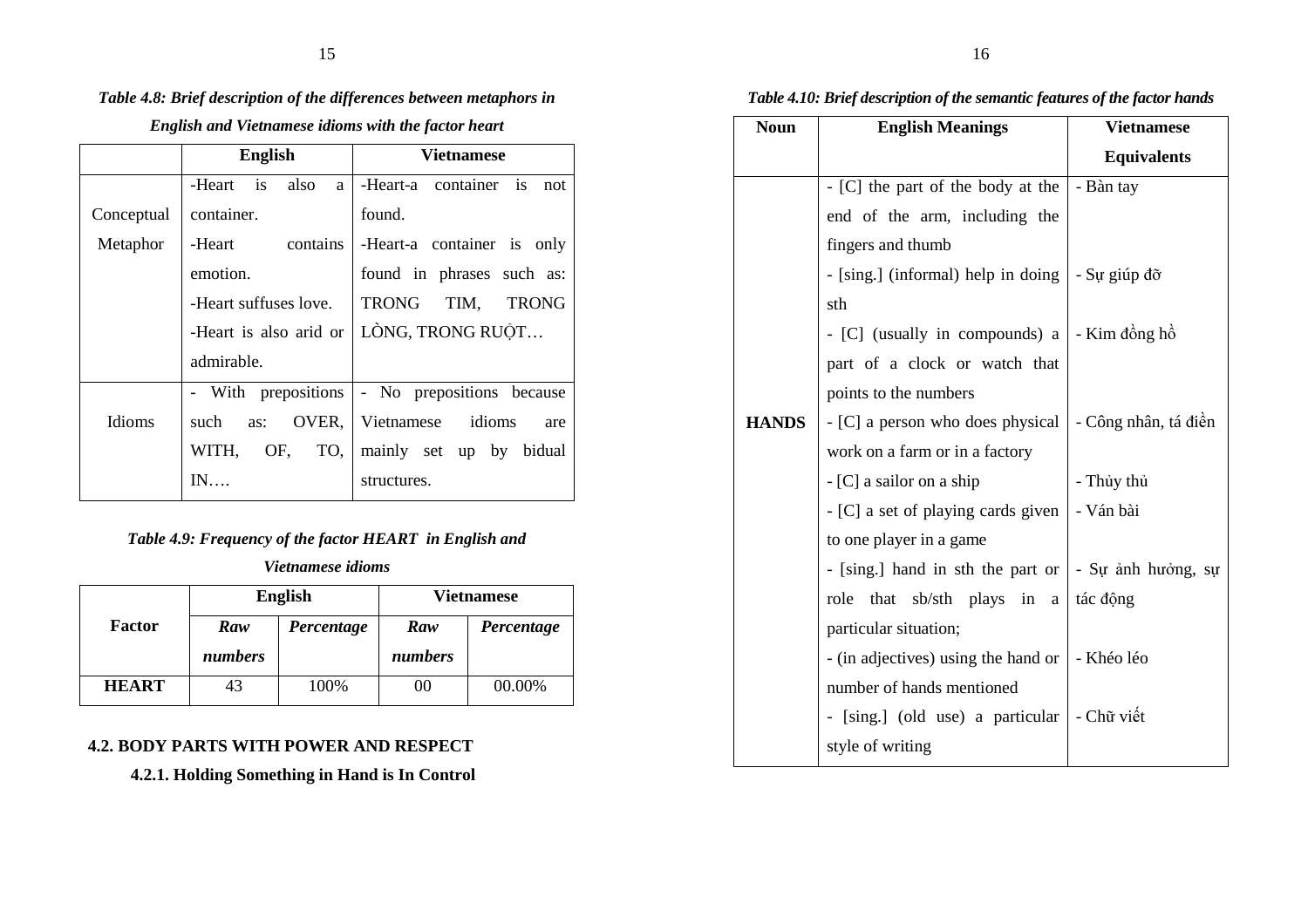### *Table 4.11: Brief description of the differences between metaphors in*

### *English and Vietnamese idioms with the factor hands*

|            | <b>English</b>           | <b>Vietnamese</b>         |  |
|------------|--------------------------|---------------------------|--|
| Conceptual | -Hand symbolizes power.  | - Hand symbolizes power.  |  |
| Metaphor   | -Hand<br>symbolizes      | (Fewer)                   |  |
|            | controller.              | - Hand symbolizes         |  |
|            | -Clean hand symbolizes   | controller. (Fewer)       |  |
|            | honest.                  | - No equivalence.         |  |
|            | -Dirty hand symbolizes   |                           |  |
|            | diligence.               | - Equivalence.            |  |
|            | - With prepositions such | - No prepositions because |  |
| Idioms     | as: OVER, WITH, OF,      | Vietnamese idioms<br>are  |  |
|            | TO, IN, INTO, OUT        | mainly set up by bidual   |  |
|            | OF                       | structures.               |  |
|            |                          | - In phrases such as: RA  |  |
|            |                          | TAY, THÅNG TAY, MÁT       |  |
|            |                          | TAY, NGỨA TAY, MÓ         |  |
|            |                          | TAY, XUÔNG TAY            |  |

### *Table 4.12: Frequency of the factor HAND in English and*

### *Vietnamese idioms*

|             | <b>English</b> |            | <b>Vietnamese</b> |            |
|-------------|----------------|------------|-------------------|------------|
| Factor      | Raw<br>numbers | Percentage | Raw<br>numbers    | Percentage |
| <b>HAND</b> | 85             | 100%       | 85                | 100%       |

### **4.2.2. Face of a Man of Honor**

### *Table 4.13: Brief description of the semantic features of the factor face*

| <b>Noun</b> | <b>English Meanings</b>           | <b>Vietnamese Equivalents</b> |  |
|-------------|-----------------------------------|-------------------------------|--|
|             | the front part of the head        | - Măt                         |  |
|             | between the forehead and the      |                               |  |
|             | chin                              |                               |  |
|             | - an expression that is shown on  | - Sự biểu lộ tình cảm         |  |
| <b>FACE</b> | sb's face                         |                               |  |
|             | - a side or surface of sth        | - Bề mặt, cạnh                |  |
|             | - (in compounds) used to refer to | - Người                       |  |
|             | a person of the type mentioned    |                               |  |
|             | - (in adjectives) having the type | - Sắc thái                    |  |
|             | of face or expression mentioned   |                               |  |
|             | - the particular character of sth | - Đặc tính                    |  |
|             | - a particular aspect of sth      | - Khía cạnh                   |  |

### *Table 4.14: Brief description of the differences between metaphors in*

### *English and Vietnamese idioms with the factor face*

|               | <b>English</b>         | Vietnamese                |  |
|---------------|------------------------|---------------------------|--|
| Conceptual    | - Face is men's honor. | - Face is men's honor.    |  |
| Metaphor      |                        |                           |  |
|               |                        | - More (115 idioms)       |  |
| <b>Idioms</b> | - Fewer<br>47<br>(Only | - In phrases such as: RÜA |  |
|               | idioms)                | MẶT, MẶT DÀY, MẶT MO,     |  |
|               |                        | MẶT THỚT, MẶT THỊT,       |  |
|               |                        | MẶT NẠC, BẾ MẶT           |  |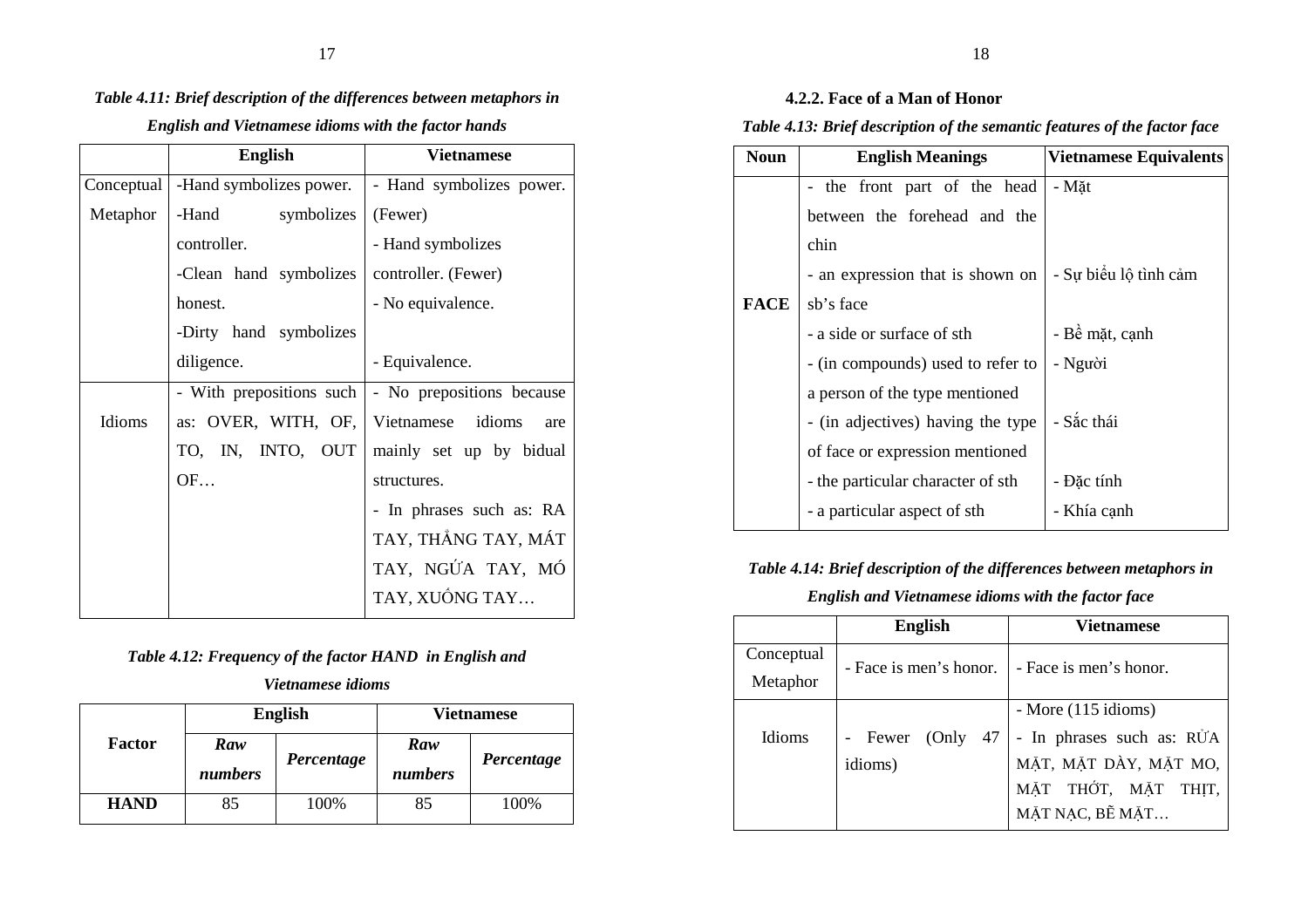### *Table 4.15: Frequency of the factor FACE in English*

*and Vietnamese idioms* 

|             | <b>English</b> |            | <b>Vietnamese</b> |            |
|-------------|----------------|------------|-------------------|------------|
| Factor      | Raw            | Percentage | Raw               | Percentage |
|             | numbers        |            | numbers           |            |
| <b>FACE</b> | 47             | 29.19%     | 114               | 70.80%     |

#### **4.2.3. Lifted Nose Expessing Pride**

### *Table 4.16: Brief description of the semantic features*

### *of the factor nose*

| <b>Noun</b> | <b>English Meanings</b>            | Vietnamese Equivalents  |
|-------------|------------------------------------|-------------------------|
|             | - [C] the part of the face that    | - Mũi                   |
|             | sticks out above the mouth, used   |                         |
|             | for breathing and smelling things  |                         |
|             | - [C] the front part of a plane,   | - Phần trước máy bay    |
| <b>NOSE</b> | spacecraft, etc                    |                         |
|             | - a special ability for finding or | - Năng lực phát hiện    |
|             | recognizing sth                    |                         |
|             | - [sing.] a sense of smell         | - Khứu giác             |
|             | - $[v + adv. / prep.]$ (of an      | - Suc sao               |
|             | animal) to search for sth or push  |                         |
|             | sth with its nose                  |                         |
|             | $-[+adv. / prep.]$ to move forward | - Đi chạm về phía trước |
|             | slowly and carefully               |                         |

### *Table 4.17: Brief description of the differences between metaphors in*

### *English and Vietnamese idioms with the factor nose*

|                        | <b>English</b>               | <b>Vietnamese</b>                                                                            |
|------------------------|------------------------------|----------------------------------------------------------------------------------------------|
| Conceptual<br>Metaphor | -Lifted nose expessing pride | - Face is men's honor.                                                                       |
| <b>Idioms</b>          | -More (29 idioms)            | - Fewer (Only 7 idioms)<br>- In phrases such as:<br>PHỒNG MŨI, NỞ MŨI,<br>HỈNH MŨI, VỀNH MŨI |

### *Table 4.18: Frequency of the factor NOSE in English and Vietnamese idioms*

|             | <b>English</b> |            | <b>Vietnamese</b> |            |
|-------------|----------------|------------|-------------------|------------|
| Factor      | Raw            | Percentage | Raw               | Percentage |
|             | numbers        |            | numbers           |            |
| <b>NOSE</b> | 28             | 80%        |                   | 20%        |

### **4.3. BODY PARTS AND PERSONALITY**

**4.3.1. Clean or Dirty Hands is a Manifestation of Personality** 

**4.3.2. Personality is Material** 

### **4.3.3. Personality Is Eye-Shaped.**

### **4.4. OTHER CONCEPTUAL METAPHORS**

- **4.4.1. Conceptual Metaphors of Head**
- **4.4.2. Eyesight Is Also Touch**
- **4.4.3. Eyesight Is The source Of Awareness**

### **4.4.5. Shaking Hands Presenting Cooperation**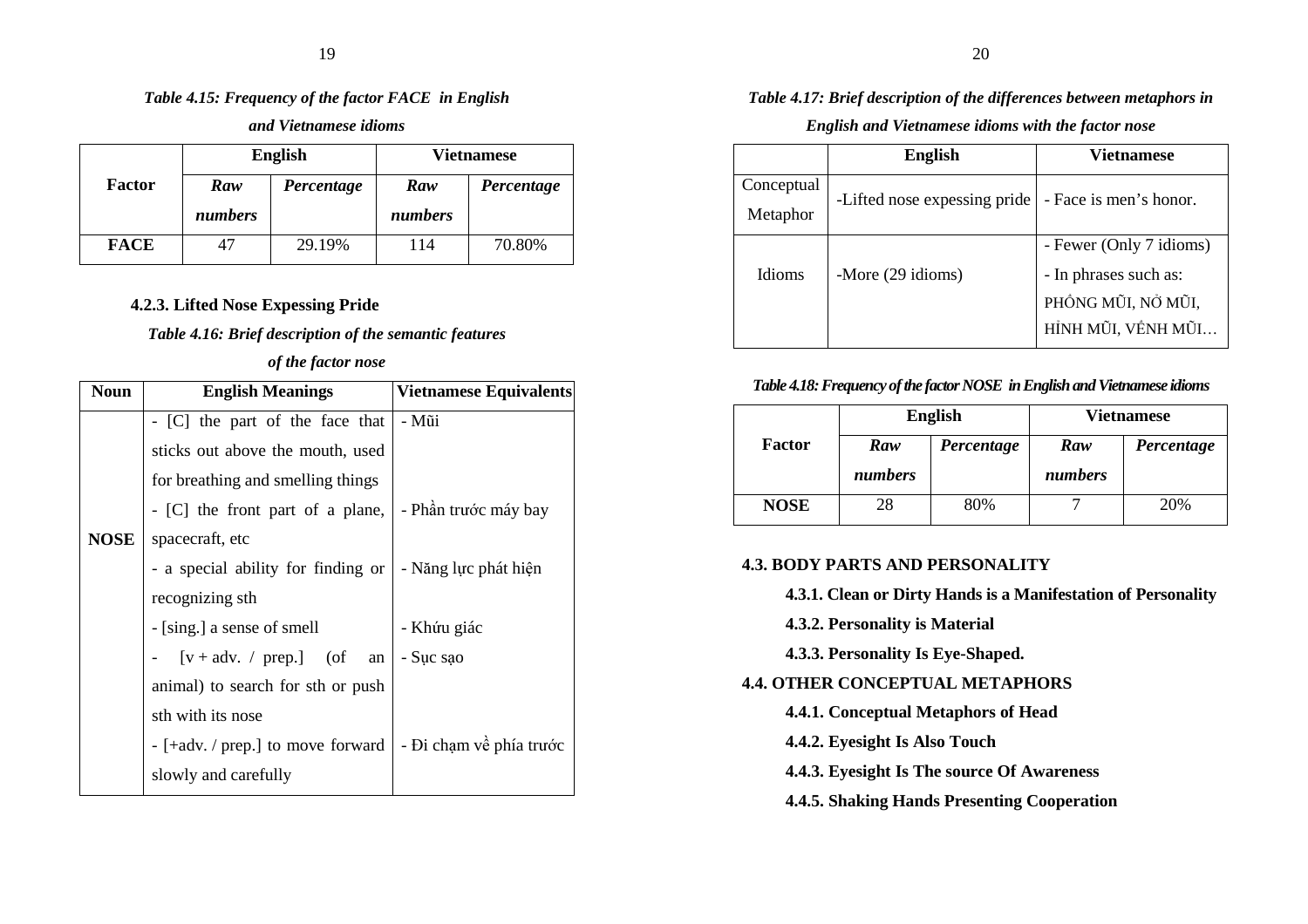#### *Table 4.19: A summary of conceptual metaphors for idioms with the*

*factors head, eyes, heart, hand, nose in idioms.* 

| <b>FACTORS</b> | <b>CONCEPTUAL METAPHORS</b>                    |
|----------------|------------------------------------------------|
| <b>HEAD</b>    | - Head is a container                          |
|                | - Head is idea and thought                     |
|                | - Eye is also a container.                     |
|                | - Eyes contain emotion and feelings.           |
| <b>EYES</b>    | - Eyes connect closely to psychological state. |
|                | - Character is shape of eyes.                  |
|                | - Heart is also a container.                   |
|                | - Heart contains emotion.                      |
|                | - Heart suffuses love.                         |
| <b>HEART</b>   | - Character is shape of heart.                 |
|                | - Heart is also arid or admirable.             |
|                | - Hand symbolizes power.                       |
|                | - Hand symbolizes controller.                  |
| <b>HANDS</b>   | - Clean hand symbolizes honest.                |
|                | - Dirty hand symbolizes diligence.             |
|                | - Face is men's honor.                         |
| <b>FACE</b>    | - Face is a front part of something.           |
|                | - Face is brave and courageous.                |
| <b>NOSE</b>    | - Lifted nose expessing pride.                 |

#### *Table 4.20: A summary of conceptual metaphors for English and*

### *Vietnamese idioms with human organs.*

|                | <b>CONCEPTUAL METAPHORS</b> |            |                   |            |
|----------------|-----------------------------|------------|-------------------|------------|
| <b>FACTORS</b> | <b>English</b>              |            | <b>Vietnamese</b> |            |
|                | Raw<br>numbers              | Percentage | Raw<br>numbers    | Percentage |
| Arms           | 12                          | 100%       | $\theta$          | 00%        |
| <b>Back</b>    | $\overline{40}$             | 80.0%      | 10                | 20.0%      |
| Bone           | 19                          | 65.52%     | 10                | 34.48%     |
| <b>Brains</b>  | 18                          | 100%       | $\overline{0}$    | 00%        |
| Ears           | 28                          | 50.0%      | 28                | 50.0%      |
| Eyes           | 71                          | 42.52%     | 96                | 57.48%     |
| Face           | $\overline{47}$             | 29.19%     | 114               | 70.81%     |
| Feet           | 40                          | 43.48%     | 52                | 56.52%     |
| Fingers        | 21                          | 100%       | $\overline{0}$    | 00%        |
| Hair           | 14                          | 38.89%     | 22                | 61.11%     |
| Hands          | 85                          | 50.0%      | 85                | 50.0%      |
| Head           | 63                          | 52.07%     | 58                | 47.93%     |
| Heart          | 43                          | 100%       | $\boldsymbol{0}$  | 00%        |
| Knees          | 8                           | 100%       | $\boldsymbol{0}$  | 00%        |
| Legs           | 18                          | 65.72%     | $\overline{52}$   | 74.28%     |
| Lips           | 8                           | 42.11%     | 11                | 57.89%     |
| Mouth          | 27                          | 25.24%     | 80                | 74.76%     |
| <b>Neck</b>    | 17                          | 53.13%     | 15                | 46.87%     |
| <b>Nose</b>    | 28                          | 80.0%      | $\overline{7}$    | 20.0%      |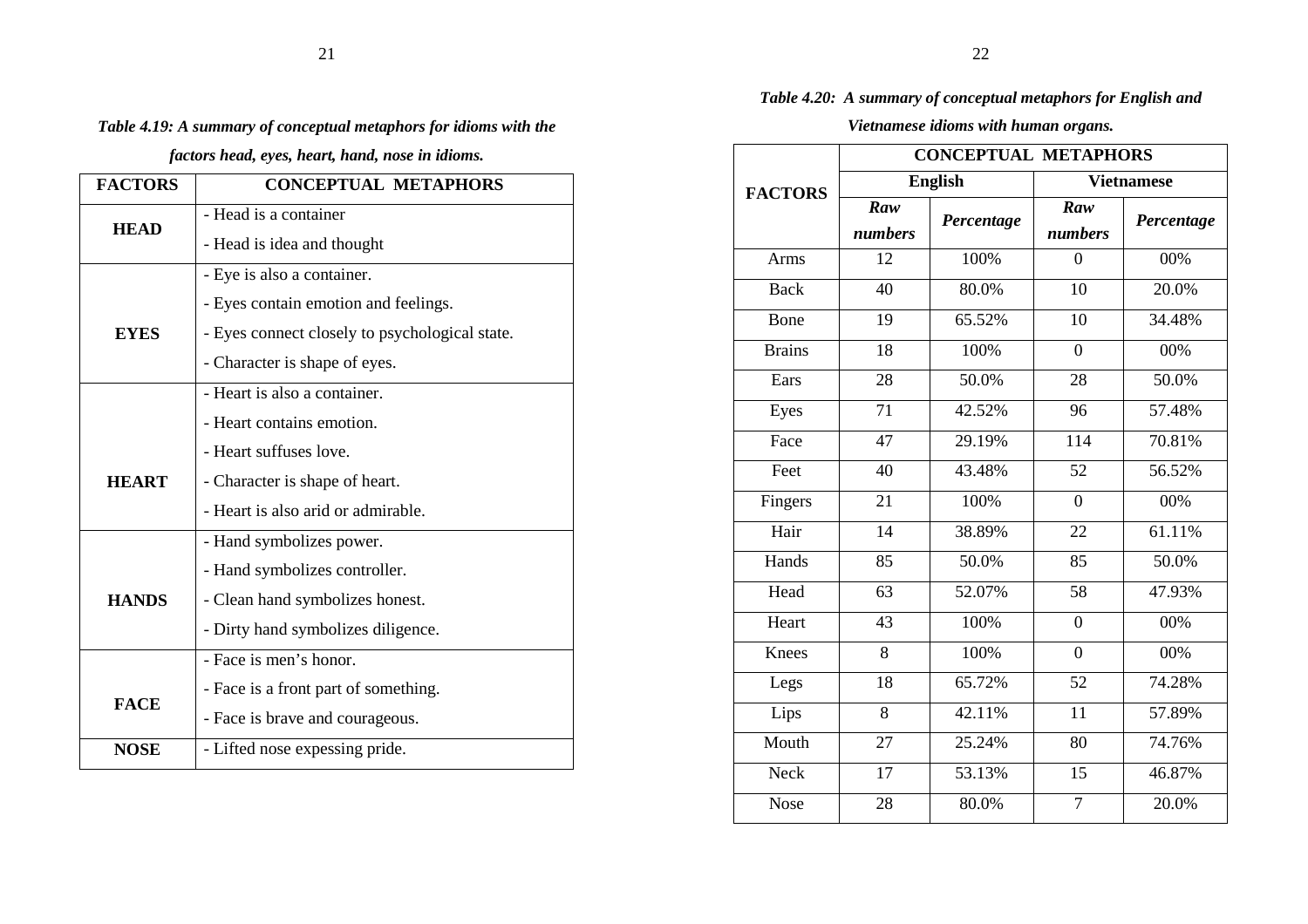## **CHAPTER 5 CONCLUSION–IMPLICATIONS–RECOMMENDATIONS 5.1. RECAPITULATION**

From what has been analyzed and presented in the foregoing chapters about describing, analyzing and focusing on conceptual metaphors in idioms with human organs in English and Vietnamese idioms, the writer draws some conclusions about the metaphors of these languages and then put forward some implications to the English teaching and learning.

#### **5.2. LIMITATIONS**

Firstly, due to the limited time, the shortage of necessary materials and the rather new topic of the thesis, my thesis maybe has some faults.

Secondly, owing to metaphor usage in languages which is really wide and various, my research mainly pays attention to only describing, analyzing and focusing on conceptual metaphors in idioms with human organs in English and Vietnamese idioms.

Thirdly, metaphor in languages contains abstract concepts which need the agents and the receivers who must have the rich cultural and traditional backgrounds. Thus, metaphorical features in English are easy to make us confused. That is the reason why I do my best to prove them and to make them less confusing.

Finally, there are many different points in concept, syntactic and semantics, between English and Vietnamese idioms so in my thesis, I have compared and contrasted them in details.

### **5.3. IMPLICATION FOR TEACHING AND LEARNING THE METAPHORICAL FEATURES IN ENGLISH**

#### **5.3.1. Applications of Teaching Idioms**

#### *5.3.1.1. Reality*

When viewing any teaching materials of English for students at intermediate level and above, we are easy to see that idioms and fixed phrases occupy a fair amount of vocabularies that students need to learn. This is understandable because to be able to communicate naturally and fluently in familiar situations, students should be able to use English idioms better. In English, idioms are very important, so that students must understand exact situation to use correct idiom. This is not easy with some students because they have habit of learning English vocabularies by heart in Vietnamese equivalent, then graft Vietnamese meaning in communicative situation. Another reason, teachers also avoid teaching idioms even though idioms have an important role in developing learners'language.

#### *5.3.1.2. Solution*

In summary, if learners are explained structures of concepts behind structures of idioms, they will be able to infer the meaning and remember idioms more effectively. This is different from the views of some teachers and authors of textbooks, they think that idioms can not be reasoned. Through analyses, we know that teaching metahods relying on exploiting conceptual metaphor will support students to study idioms better and help learning activities more